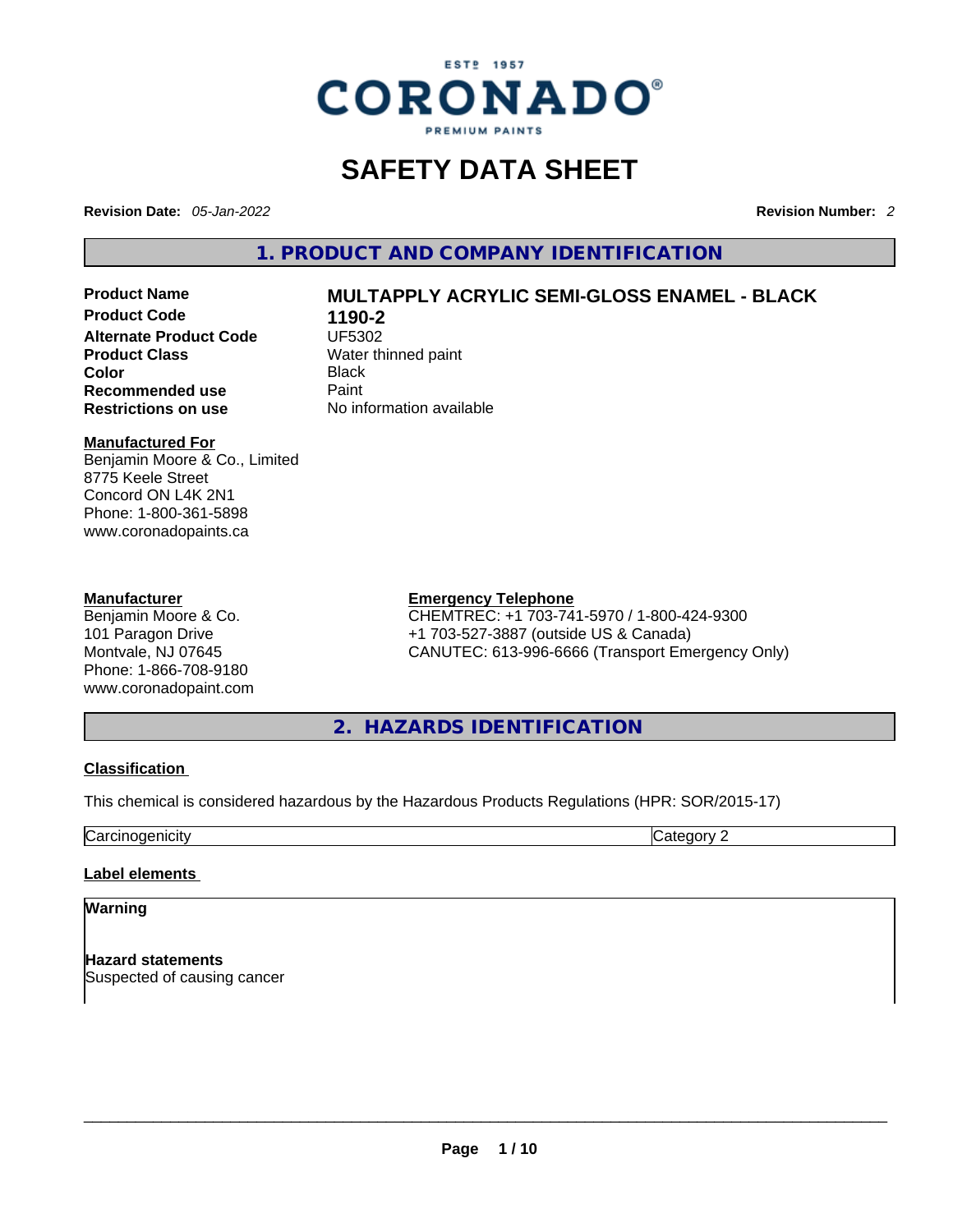

**Appearance** liquid **Odor 11** and **Odor 11** and **Odor 11** and **Odor 11** and **Odor 11** and **Odor** 11 and **Odor** 11 and **Odor** 11 and **Odor** 11 and **Odor** 11 and **Odor** 11 and **Odor** 11 and **Odor** 11 and **Odor** 11 and **Odor** 

#### **Precautionary Statements - Prevention**

Obtain special instructions before use Do not handle until all safety precautions have been read and understood Use personal protective equipment as required

#### **Precautionary Statements - Response**

IF exposed or concerned: Get medical advice/attention

# **Precautionary Statements - Storage**

Store locked up

#### **Precautionary Statements - Disposal**

Dispose of contents/container to an approved waste disposal plant

#### **Other information**

No information available

May cause allergic skin reaction

 **WARNING:** This product contains isothiazolinone compounds at levels of <0.1%. These substances are biocides commonly found in most paints and a variety of personal care products as a preservative. Certain individuals may be sensitive or allergic to these substances, even at low levels.

# **3. COMPOSITION INFORMATION ON COMPONENTS**

| <b>Chemical name</b>                                                            | CAS No.        | Weight-%      | Hazardous Material<br>registry number<br>(HMIRA registry #) | Date HMIRA filed and<br>Information Review Act date exemption granted<br>(if applicable) |
|---------------------------------------------------------------------------------|----------------|---------------|-------------------------------------------------------------|------------------------------------------------------------------------------------------|
| Talc                                                                            | 14807-96-6     | - 5%          |                                                             |                                                                                          |
| Magnesium carbonate                                                             | 546-93-0       | - 5%          |                                                             |                                                                                          |
| Propanoic acid, 2-methyl-,<br>monoester with<br>2,2,4-trimethyl-1,3-pentanediol | 25265-77-4     | $-5%$         |                                                             |                                                                                          |
| Carbon black                                                                    | 1333-86-4      | $-5%$         |                                                             |                                                                                          |
| Diethylene glycol monoethyl<br>ether                                            | $111 - 90 - 0$ | $1 - 5%$      |                                                             |                                                                                          |
| Hexanedioic acid, dihydrazide                                                   | 1071-93-8      | $0.5 - 1%$    |                                                             |                                                                                          |
| Ammonium hydroxide                                                              | 1336-21-6      | $0.1 - 0.25%$ |                                                             |                                                                                          |
| Ammonia                                                                         | 7664-41-7      | $0.1 - 0.25%$ |                                                             |                                                                                          |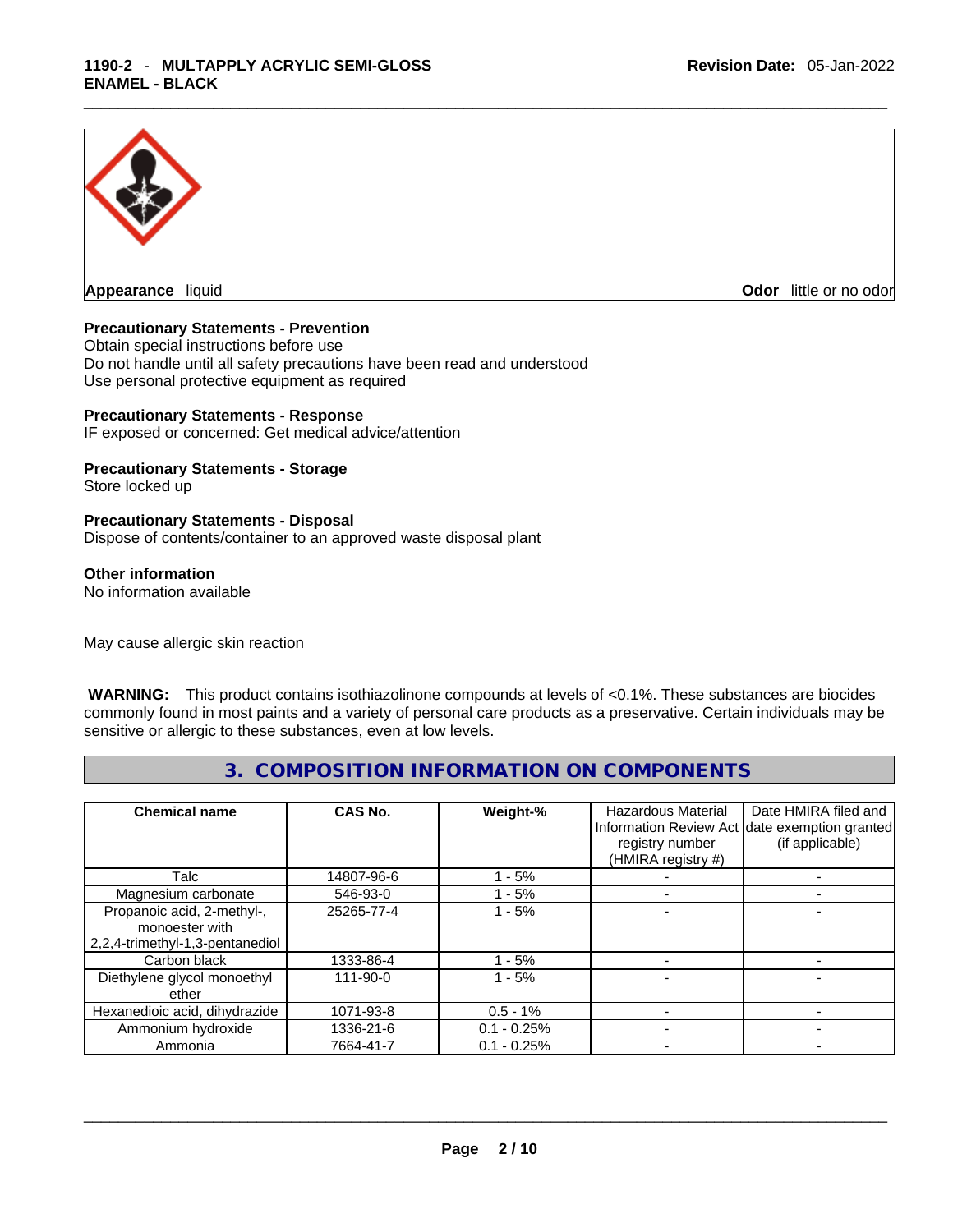\*The exact percentage (concentration) of composition has been withheld as a trade secret

|                                        | 4. FIRST AID MEASURES                                                                                    |
|----------------------------------------|----------------------------------------------------------------------------------------------------------|
| <b>General Advice</b>                  | No hazards which require special first aid measures.                                                     |
| <b>Eye Contact</b>                     | Rinse thoroughly with plenty of water for at least 15<br>minutes and consult a physician.                |
| <b>Skin Contact</b>                    | Wash off immediately with soap and plenty of water while<br>removing all contaminated clothes and shoes. |
| <b>Inhalation</b>                      | Move to fresh air. If symptoms persist, call a physician.                                                |
| Ingestion                              | Clean mouth with water and afterwards drink plenty of<br>water. Consult a physician if necessary.        |
| <b>Most Important Symptoms/Effects</b> | May cause allergic skin reaction.                                                                        |
| <b>Notes To Physician</b>              | Treat symptomatically.                                                                                   |

**5. FIRE-FIGHTING MEASURES** 

| <b>Suitable Extinguishing Media</b>                                              | Use extinguishing measures that are appropriate to local<br>circumstances and the surrounding environment.                                   |  |  |  |
|----------------------------------------------------------------------------------|----------------------------------------------------------------------------------------------------------------------------------------------|--|--|--|
| Protective equipment and precautions for firefighters                            | As in any fire, wear self-contained breathing apparatus<br>pressure-demand, MSHA/NIOSH (approved or equivalent)<br>and full protective gear. |  |  |  |
| <b>Specific Hazards Arising From The Chemical</b>                                | Closed containers may rupture if exposed to fire or<br>extreme heat.                                                                         |  |  |  |
| Sensitivity to mechanical impact                                                 | No.                                                                                                                                          |  |  |  |
| Sensitivity to static discharge                                                  | No.                                                                                                                                          |  |  |  |
| <b>Flash Point Data</b><br>Flash point (°F)<br>Flash Point (°C)<br><b>Method</b> | Not applicable<br>Not applicable<br>Not applicable                                                                                           |  |  |  |
| <b>Flammability Limits In Air</b>                                                |                                                                                                                                              |  |  |  |
| Lower flammability limit:<br><b>Upper flammability limit:</b>                    | Not applicable<br>Not applicable                                                                                                             |  |  |  |
| Flammability: 0<br><b>NFPA</b><br>Health: 1                                      | <b>Instability: 0</b><br><b>Special:</b> Not Applicable                                                                                      |  |  |  |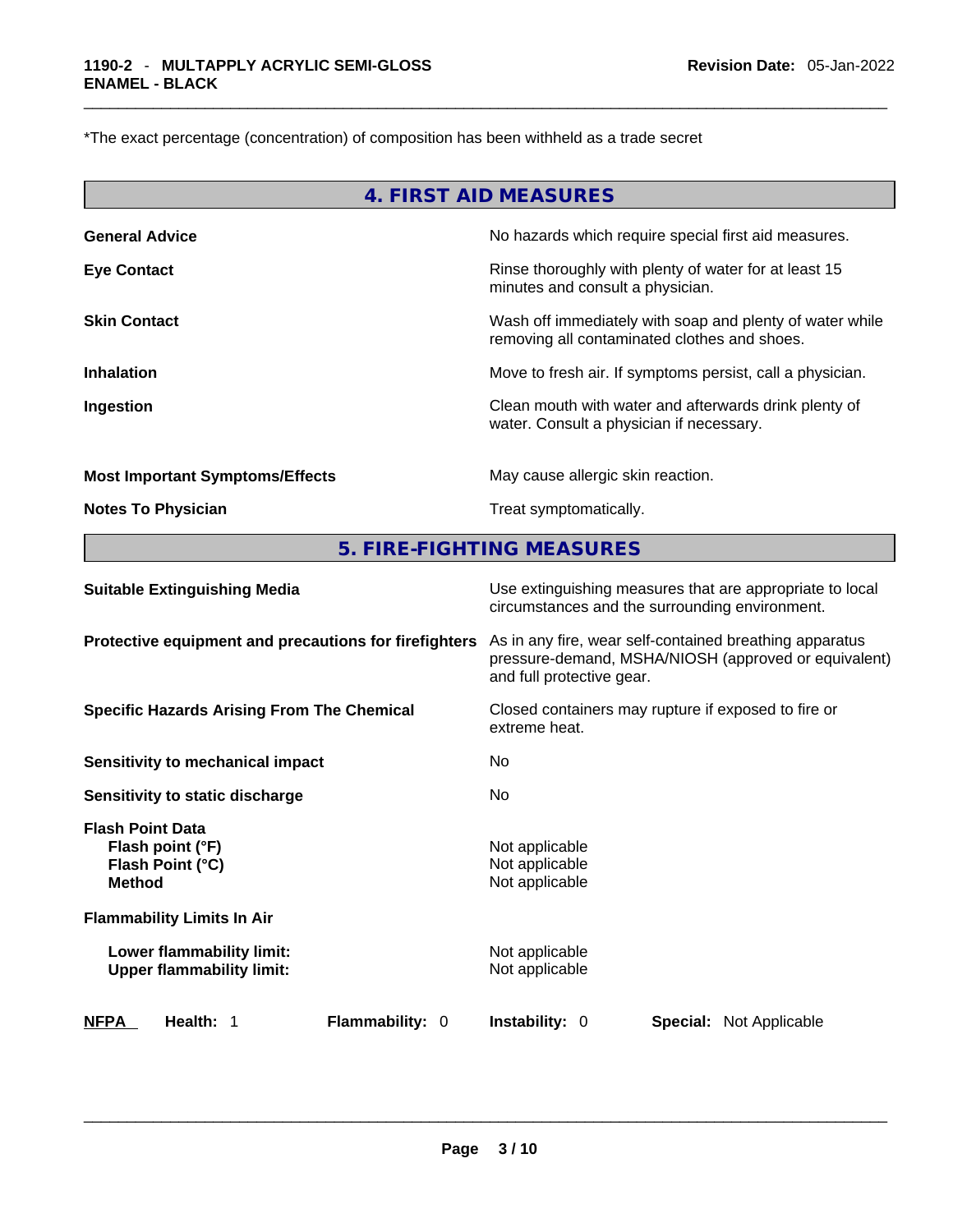#### **NFPA Legend**

- 0 Not Hazardous
- 1 Slightly
- 2 Moderate
- 3 High
- 4 Severe

*The ratings assigned are only suggested ratings, the contractor/employer has ultimate responsibilities for NFPA ratings where this system is used.* 

*Additional information regarding the NFPA rating system is available from the National Fire Protection Agency (NFPA) at www.nfpa.org.* 

# **6. ACCIDENTAL RELEASE MEASURES**

**Personal Precautions Avoid contact with skin, eyes and clothing. Ensure Personal Precautions** adequate ventilation.

**Other Information Discription Prevent further leakage or spillage if safe to do so.** 

**Environmental precautions** See Section 12 for additional Ecological Information.

**Methods for Cleaning Up Example 20 Soak** up with inert absorbent material. Sweep up and shovel into suitable containers for disposal.

# **7. HANDLING AND STORAGE**

**Handling Handling Avoid contact with skin, eyes and clothing. Avoid breathing** vapors, spray mists or sanding dust. In case of insufficient ventilation, wear suitable respiratory equipment.

**Storage Keep container tightly closed. Keep out of the reach of Keep** container tightly closed. Keep out of the reach of

#### **Incompatible Materials No information available No** information available

**8. EXPOSURE CONTROLS/PERSONAL PROTECTION** 

children.

#### **Exposure Limits**

| <b>Chemical name</b>                 | <b>ACGIH TLV</b>                                                                                                                              | <b>Alberta</b>                    | <b>British Columbia</b>                          | <b>Ontario</b>                     | Quebec                                        |
|--------------------------------------|-----------------------------------------------------------------------------------------------------------------------------------------------|-----------------------------------|--------------------------------------------------|------------------------------------|-----------------------------------------------|
| Talc                                 | TWA: $2 \text{ mg/m}^3$<br>particulate matter<br>containing no<br>asbestos and <1%<br>crystalline silica,<br>respirable particulate<br>matter | $2 \text{ mg/m}^3$ - TWA          | $2 \text{ mg/m}^3$ - TWA                         | $2 \text{ mg/m}^3$ - TWA           | 3 mg/m <sup>3</sup> - TWAEV                   |
| Magnesium carbonate                  | N/E                                                                                                                                           | N/E                               | 10 mg/m $3$ - TWA<br>$3$ mg/m <sup>3</sup> - TWA | N/E                                | 10 mg/m $3$ - TWAEV                           |
| Carbon black                         | TWA: $3 \text{ mq/m}^3$<br>inhalable particulate<br>matter                                                                                    | $3.5 \text{ mg/m}^3$ - TWA        | $3$ mg/m $3$ - TWA                               | $3$ mg/m <sup>3</sup> - TWA        | $3.5 \text{ mg/m}^3$ - TWAEV                  |
| Diethylene glycol monoethyl<br>ether | N/E                                                                                                                                           | N/E                               | N/E                                              | 30 ppm - TWA<br>165 mg/m $3$ - TWA | N/E                                           |
| Ammonia                              | STEL: 35 ppm<br><b>TWA: 25 ppm</b>                                                                                                            | 25 ppm - TWA<br>17 mg/m $3$ - TWA | 25 ppm - TWA<br>35 ppm - STEL                    | 25 ppm - TWA<br>35 ppm - STEL      | 25 ppm - TWAEV<br>$17 \text{ mg/m}^3$ - TWAEV |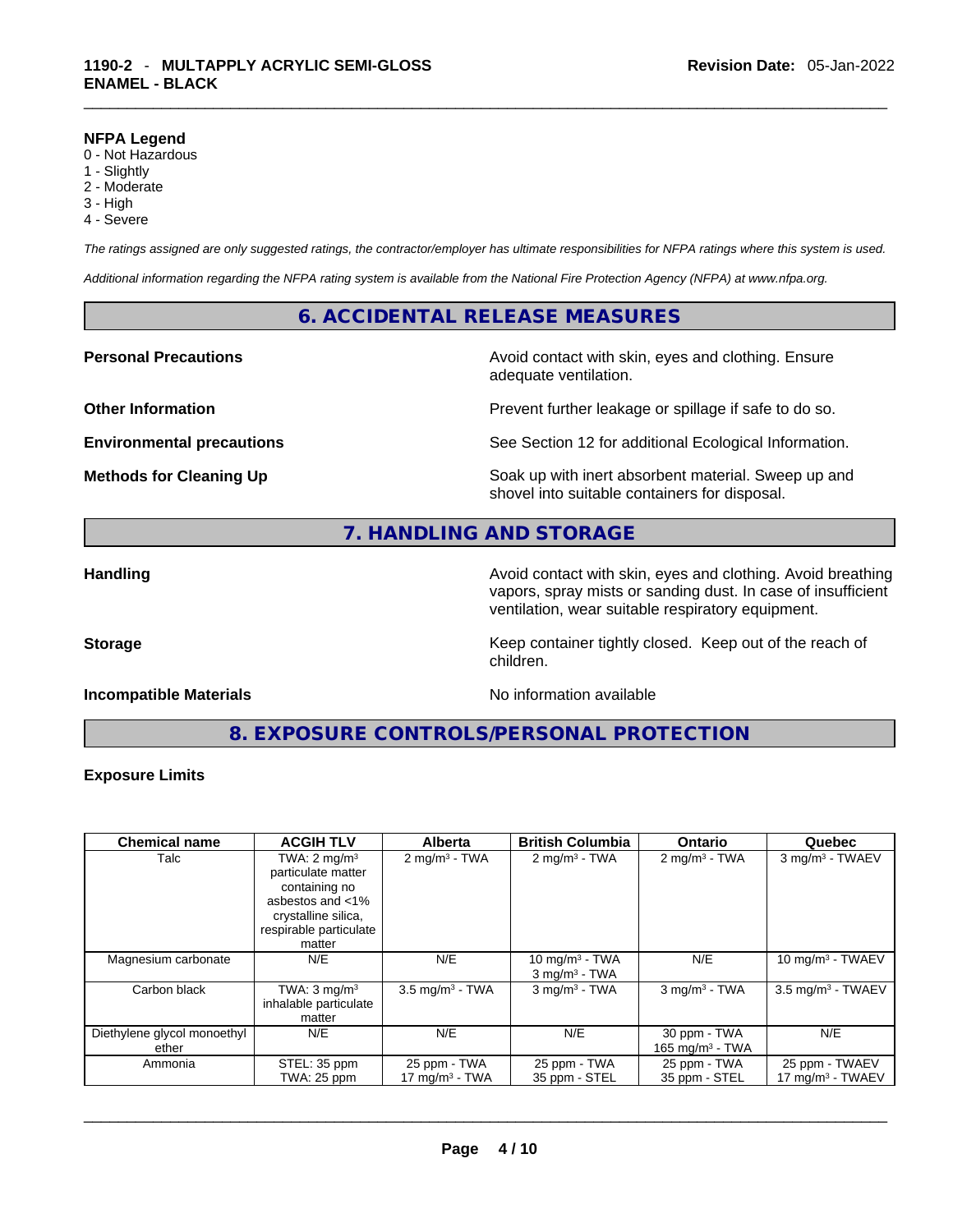|                                                                   | 35 ppm - STEL              |                                                               | 35 ppm - STEV              |
|-------------------------------------------------------------------|----------------------------|---------------------------------------------------------------|----------------------------|
|                                                                   | $24 \text{ mg/m}^3$ - STEL |                                                               | $24 \text{ mg/m}^3$ - STEV |
| Legend                                                            |                            |                                                               |                            |
| ACGIH - American Conference of Governmental Industrial Hygienists |                            |                                                               |                            |
| Alberta - Alberta Occupational Exposure Limits                    |                            |                                                               |                            |
| British Columbia - British Columbia Occupational Exposure Limits  |                            |                                                               |                            |
| Ontario - Ontario Occupational Exposure Limits                    |                            |                                                               |                            |
| Quebec - Quebec Occupational Exposure Limits                      |                            |                                                               |                            |
| N/E - Not established                                             |                            |                                                               |                            |
| <b>Engineering Measures</b>                                       |                            | Ensure adequate ventilation, especially in confined areas.    |                            |
|                                                                   |                            |                                                               |                            |
| <b>Personal Protective Equipment</b>                              |                            |                                                               |                            |
| <b>Eye/Face Protection</b>                                        |                            | Safety glasses with side-shields.                             |                            |
| <b>Skin Protection</b>                                            |                            | Protective gloves and impervious clothing.                    |                            |
| <b>Respiratory Protection</b>                                     |                            | In case of insufficient ventilation wear suitable respiratory |                            |
|                                                                   |                            | equipment.                                                    |                            |
|                                                                   |                            |                                                               |                            |
| <b>Hygiene Measures</b>                                           |                            | Avoid contact with skin, eyes and clothing. Remove and        |                            |
|                                                                   |                            | wash contaminated clothing before re-use. Wash                |                            |
|                                                                   |                            |                                                               |                            |
|                                                                   |                            | thoroughly after handling.                                    |                            |

**9. PHYSICAL AND CHEMICAL PROPERTIES** 

**Appearance** liquid **Odor Odor Odor Odor Odor Odor Odor** *little or no odor* **Odor Threshold** No information available **Density** (Ibs/gal) 8.8 - 9.0 **Specific Gravity** 1.05 - 1.08 **pH pH 1 Viscosity (cps)** No information available **Water solubility Water solubility Water solubility No information available Evaporation Rate No information available No information available Vapor pressure No information available No information available Vapor density No information available No information available Wt. % Solids** 35 - 45 **Vol. % Solids Wt. % Volatiles** 55 - 65 **Vol. % Volatiles** 60 - 70 **VOC Regulatory Limit (g/L)**  $\le$  100<br> **Boiling Point (°F)** 212 **Boiling Point (°F)** 212 **Boiling Point (°C)** 100<br>**Freezing point (°F)** 32 **Freezing point (°F) Freezing Point (°C)** 0 **Flash point (°F)**<br> **Flash Point (°C)**<br> **Flash Point (°C)**<br> **Compare Server All Alta Annual Mothematic Not applicable Flash Point (°C) Method**<br> **Plammability (solid, gas)**<br> **Plammability (solid, gas)**<br> **Not** applicable **Flammability (solid, gas)**<br> **Upper flammability limit:**<br>
Upper flammability limit: **Upper flammability limit: Lower flammability limit:** Not applicable **Autoignition Temperature (°F)** No information available **Autoignition Temperature (°C)** No information available **Decomposition Temperature (°F)** No information available \_\_\_\_\_\_\_\_\_\_\_\_\_\_\_\_\_\_\_\_\_\_\_\_\_\_\_\_\_\_\_\_\_\_\_\_\_\_\_\_\_\_\_\_\_\_\_\_\_\_\_\_\_\_\_\_\_\_\_\_\_\_\_\_\_\_\_\_\_\_\_\_\_\_\_\_\_\_\_\_\_\_\_\_\_\_\_\_\_\_\_\_\_

**Solubility(ies)** No information available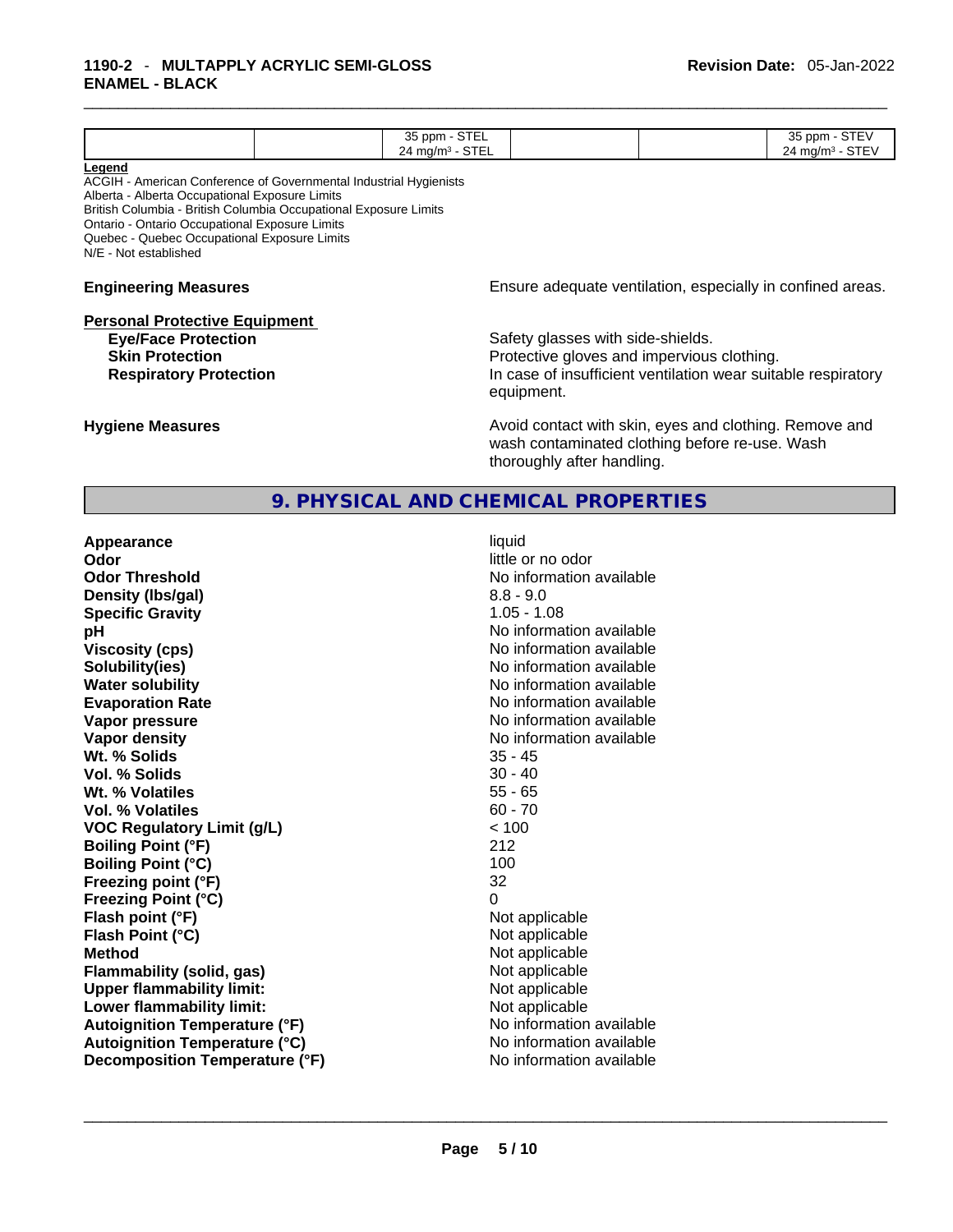**Decomposition Temperature (°C)** No information available **Partition coefficient** 

**10. STABILITY AND REACTIVITY** 

| <b>Reactivity</b>                         | Not Applicable                           |
|-------------------------------------------|------------------------------------------|
| <b>Chemical Stability</b>                 | Stable under normal conditions.          |
| <b>Conditions to avoid</b>                | Prevent from freezing.                   |
| <b>Incompatible Materials</b>             | No materials to be especially mentioned. |
| <b>Hazardous Decomposition Products</b>   | None under normal use.                   |
| <b>Possibility of hazardous reactions</b> | None under normal conditions of use.     |

# **11. TOXICOLOGICAL INFORMATION**

#### **Product Information Information on likely routes of exposure**

**Principal Routes of Exposure Exposure** Eye contact, skin contact and inhalation.

**Acute Toxicity** 

**Product Information** 

#### **Symptoms** related to the physical, chemical and toxicological characteristics

**Symptoms Symptoms No information available** 

#### **Delayed and immediate effects as well as chronic effects from short and long-term exposure**

| May cause slight irritation                                                                                     |
|-----------------------------------------------------------------------------------------------------------------|
| Substance may cause slight skin irritation. Prolonged or<br>repeated contact may dry skin and cause irritation. |
| May cause irritation of respiratory tract.                                                                      |
| Ingestion may cause gastrointestinal irritation, nausea,<br>vomiting and diarrhea.                              |
| May cause an allergic skin reaction.                                                                            |
| No information available.                                                                                       |
| No information available.                                                                                       |
| No information available.                                                                                       |
| No information available.                                                                                       |
| No information available.                                                                                       |
| No information available.                                                                                       |
| No information available.                                                                                       |
| No information available.                                                                                       |
| No information available.                                                                                       |
|                                                                                                                 |

**Numerical measures of toxicity**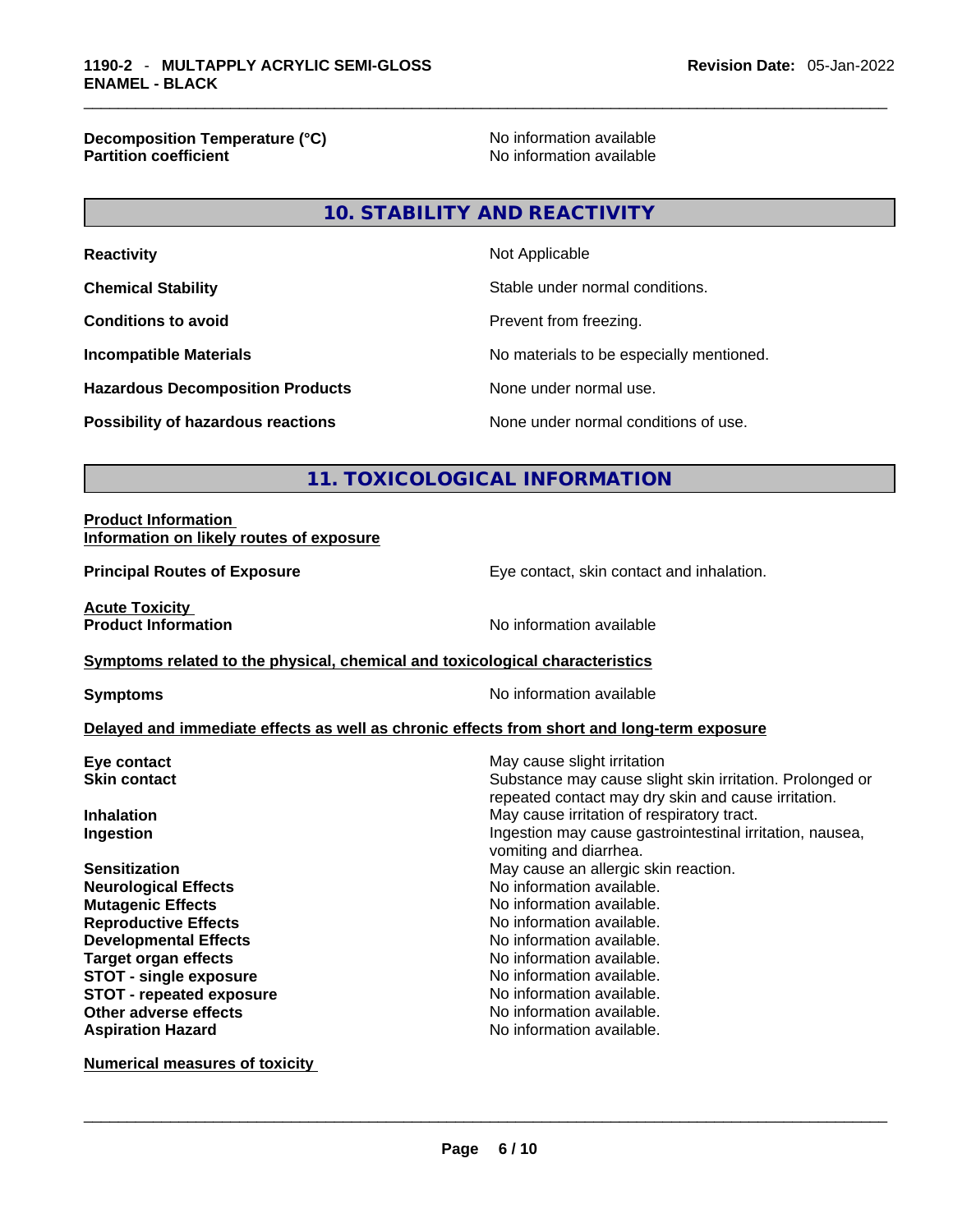#### **The following values are calculated based on chapter 3.1 of the GHS document**

#### **ATEmix (inhalation-dust/mist)** 164 mg/L

#### **Component Information**

| Chemical name                                                                                 | Oral LD50             | Dermal LD50                                                           | Inhalation LC50                                                                     |
|-----------------------------------------------------------------------------------------------|-----------------------|-----------------------------------------------------------------------|-------------------------------------------------------------------------------------|
| Propanoic acid, 2-methyl-,<br>monoester with<br>2,2,4-trimethyl-1,3-pentanediol<br>25265-77-4 | $= 3200$ mg/kg (Rat)  | $> 15200$ mg/kg (Rat)                                                 |                                                                                     |
| Carbon black<br>1333-86-4                                                                     | $> 15400$ mg/kg (Rat) | > 3 g/kg (Rabbit)                                                     |                                                                                     |
| Diethylene glycol monoethyl ether<br>111-90-0                                                 | $= 10502$ mg/kg (Rat) | $= 9143$ mg/kg (Rabbit) = 4200<br>$\mu L/kg$ (Rabbit) = 6 mL/kg (Rat) | $> 5240$ mg/m <sup>3</sup> (Rat) 4 h                                                |
| Ammonium hydroxide<br>1336-21-6                                                               | $=$ 350 mg/kg (Rat)   |                                                                       |                                                                                     |
| Ammonia<br>7664-41-7                                                                          | $=$ 350 mg/kg (Rat)   | $\overline{\phantom{0}}$                                              | Rat ) 1 h<br>$= 9850$ mg/m <sup>3</sup><br>$= 13770$ mg/m <sup>3</sup><br>(Rat) 1 h |

#### **Chronic Toxicity**

#### **Carcinogenicity**

*The information below indicates whether each agency has listed any ingredient as a carcinogen:.* 

| <b>Chemical name</b> | IARC                           | <b>NTP</b> |
|----------------------|--------------------------------|------------|
|                      | 2B - Possible Human Carcinogen |            |
| Carbon black         |                                |            |

#### **Legend**

IARC - International Agency for Research on Cancer NTP - National Toxicity Program OSHA - Occupational Safety & Health Administration

**12. ECOLOGICAL INFORMATION** 

#### **Ecotoxicity Effects**

The environmental impact of this product has not been fully investigated.

### **Product Information**

#### **Acute Toxicity to Fish**

No information available

#### **Acute Toxicity to Aquatic Invertebrates**

No information available

#### **Acute Toxicity to Aquatic Plants**

No information available

# **Persistence / Degradability**

No information available. \_\_\_\_\_\_\_\_\_\_\_\_\_\_\_\_\_\_\_\_\_\_\_\_\_\_\_\_\_\_\_\_\_\_\_\_\_\_\_\_\_\_\_\_\_\_\_\_\_\_\_\_\_\_\_\_\_\_\_\_\_\_\_\_\_\_\_\_\_\_\_\_\_\_\_\_\_\_\_\_\_\_\_\_\_\_\_\_\_\_\_\_\_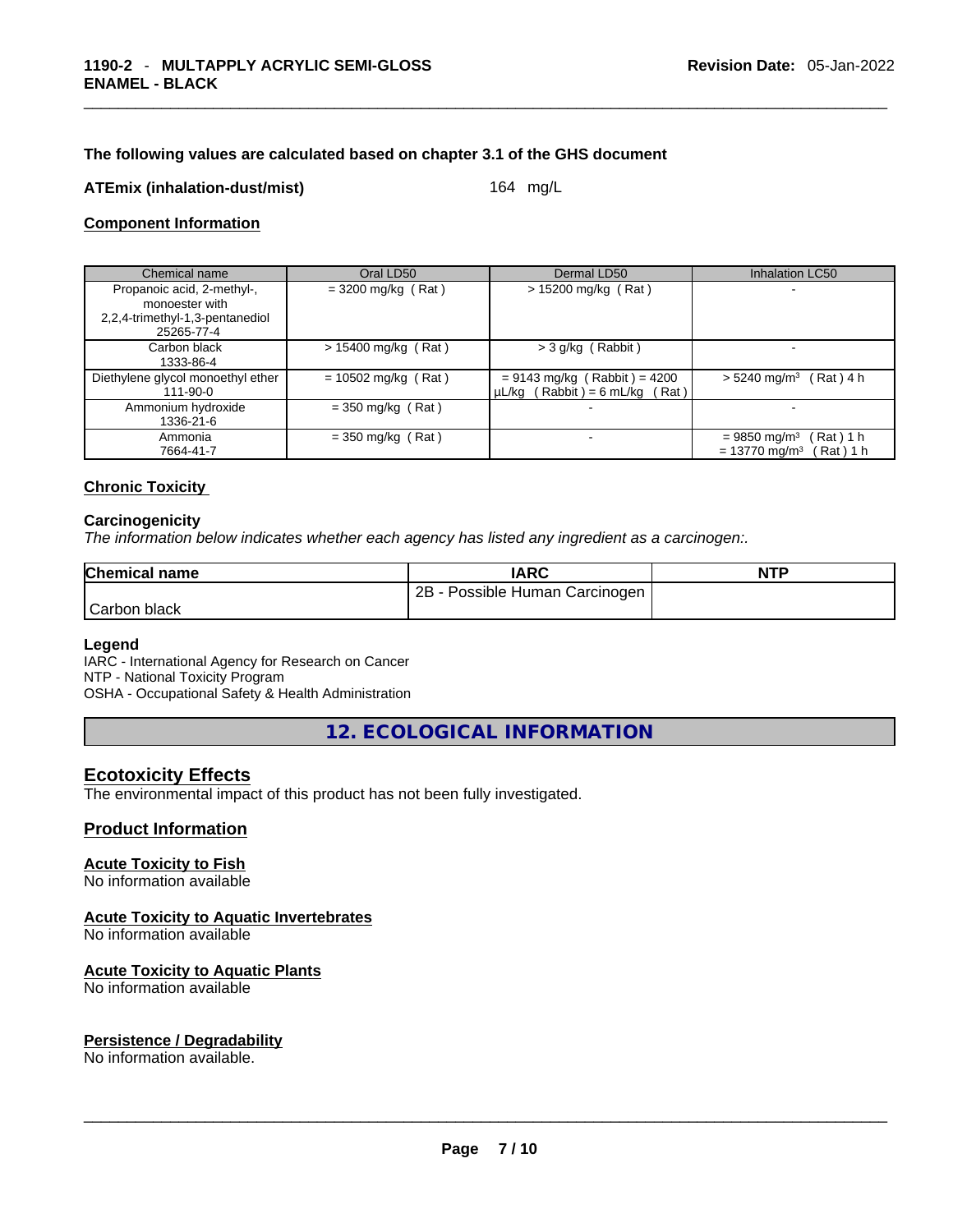#### **Bioaccumulation**

There is no data for this product.

**Mobility in Environmental Media** No information available.

#### **Ozone**

No information available

#### **Component Information**

### **Acute Toxicity to Fish**

No information available

#### **Acute Toxicity to Aquatic Invertebrates**

No information available

#### **Acute Toxicity to Aquatic Plants**

No information available

# **13. DISPOSAL CONSIDERATIONS**

**Waste Disposal Method** Dispose of in accordance with federal, state, provincial, and local regulations. Local requirements may vary, consult your sanitation department or state-designated environmental protection agency for more disposal options.

**14. TRANSPORT INFORMATION** 

**TDG** Not regulated

**ICAO / IATA** Not regulated

**IMDG / IMO** Not regulated

# **15. REGULATORY INFORMATION**

# **International Inventories**

| <b>TSCA: United States</b><br>DSL: Canada | Yes - All components are listed or exempt.<br>No - Not all of the components are listed.<br>One or more component is listed on NDSL. |
|-------------------------------------------|--------------------------------------------------------------------------------------------------------------------------------------|
|                                           |                                                                                                                                      |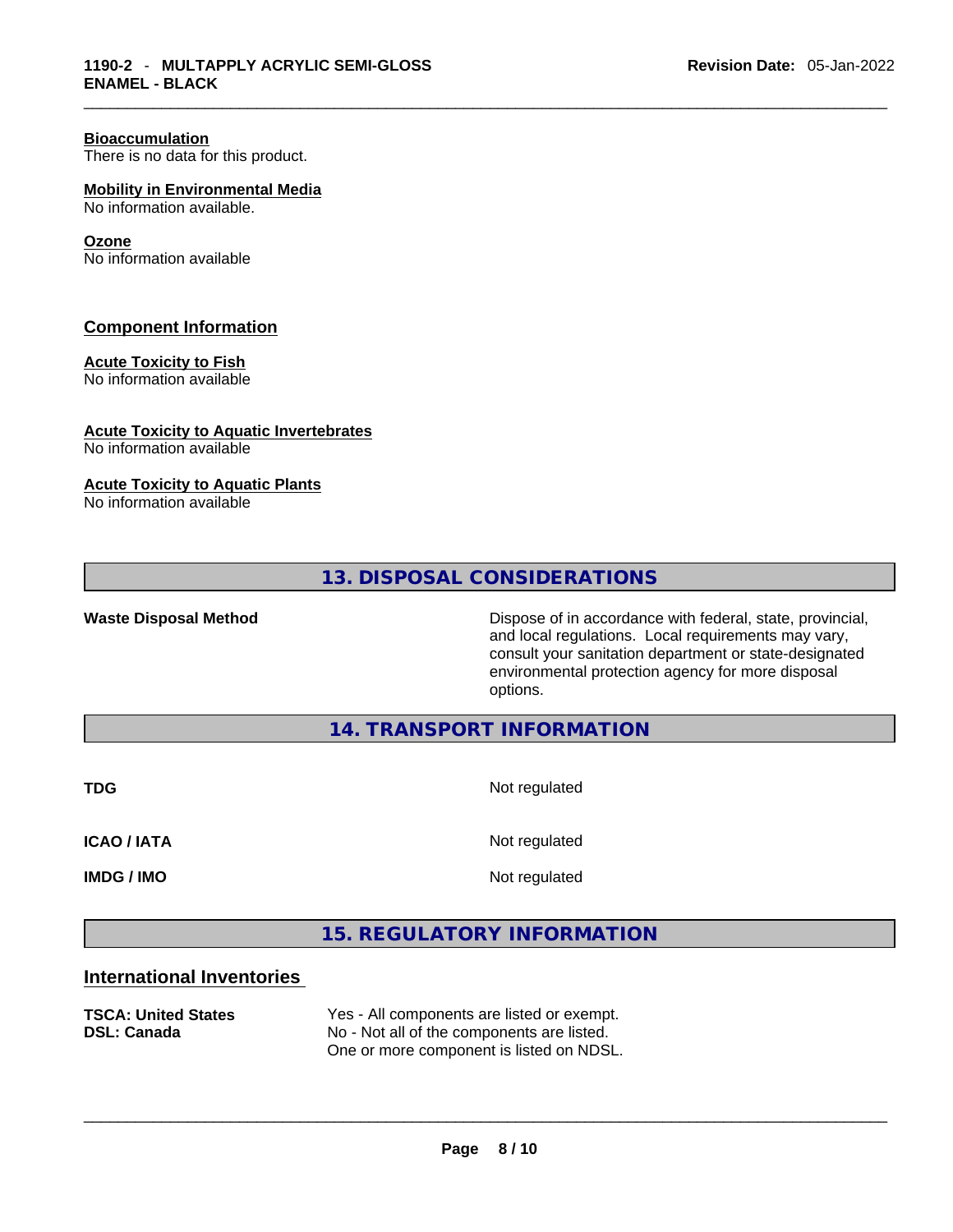# **National Pollutant Release Inventory (NPRI)**

#### **NPRI Parts 1- 4**

This product contains the following Parts 1-4 NPRI chemicals:

| <b>Chemical name</b> | CAS No.   | Weight-% | <b>NPRI Parts 1-4</b> |
|----------------------|-----------|----------|-----------------------|
| Ammonia              | 7664-41-7 | $-0.25%$ | ∟ısted                |

#### **NPRI Part 5**

This product contains the following NPRI Part 5 Chemicals:

*None*

#### **WHMIS Regulatory Status**

This product has been classified in accordance with the hazard criteria of the Hazardous Products Regulations (HPR) and the SDS contains all the information required by the HPR.

|                                                                                                                                                       |                                                    |                                                                            | <b>16. OTHER INFORMATION</b> |                                                                                                                                               |
|-------------------------------------------------------------------------------------------------------------------------------------------------------|----------------------------------------------------|----------------------------------------------------------------------------|------------------------------|-----------------------------------------------------------------------------------------------------------------------------------------------|
|                                                                                                                                                       |                                                    |                                                                            |                              |                                                                                                                                               |
| HMIS -                                                                                                                                                | Health: $1^*$                                      | <b>Flammability: 0</b>                                                     | <b>Reactivity: 0</b>         | $PPE: -$                                                                                                                                      |
| <b>HMIS Legend</b><br>0 - Minimal Hazard<br>1 - Slight Hazard<br>2 - Moderate Hazard<br>3 - Serious Hazard<br>4 - Severe Hazard<br>* - Chronic Hazard | present under the actual normal conditions of use. | X - Consult your supervisor or S.O.P. for "Special" handling instructions. |                              | Note: The PPE rating has intentionally been left blank. Choose appropriate PPE that will protect employees from the hazards the material will |

*Caution: HMISÒ ratings are based on a 0-4 rating scale, with 0 representing minimal hazards or risks, and 4 representing significant hazards or risks. Although HMISÒ ratings are not required on MSDSs under 29 CFR 1910.1200, the preparer, has chosen to provide them. HMISÒ ratings are to be used only in conjunction with a fully implemented HMISÒ program by workers who have received appropriate HMISÒ training. HMISÒ is a registered trade and service mark of the NPCA. HMISÒ materials may be purchased exclusively from J. J. Keller (800) 327-6868.* 

 **WARNING!** If you scrape, sand, or remove old paint, you may release lead dust. LEAD IS TOXIC. EXPOSURE TO LEAD DUST CAN CAUSE SERIOUS ILLNESS, SUCH AS BRAIN DAMAGE, ESPECIALLY IN CHILDREN. PREGNANT WOMEN SHOULD ALSO AVOID EXPOSURE.Wear a NIOSH approved respirator to control lead exposure. Clean up carefully with a HEPA vacuum and a wet mop. Before you start, find out how to protect yourself and your family by logging onto Health Canada at

http://www.hc-sc.gc.ca/ewh-semt/contaminants/lead-plomb/asked\_questions-questions\_posees-eng.php.

**Prepared By Product Stewardship Department** Benjamin Moore & Co. 101 Paragon Drive Montvale, NJ 07645